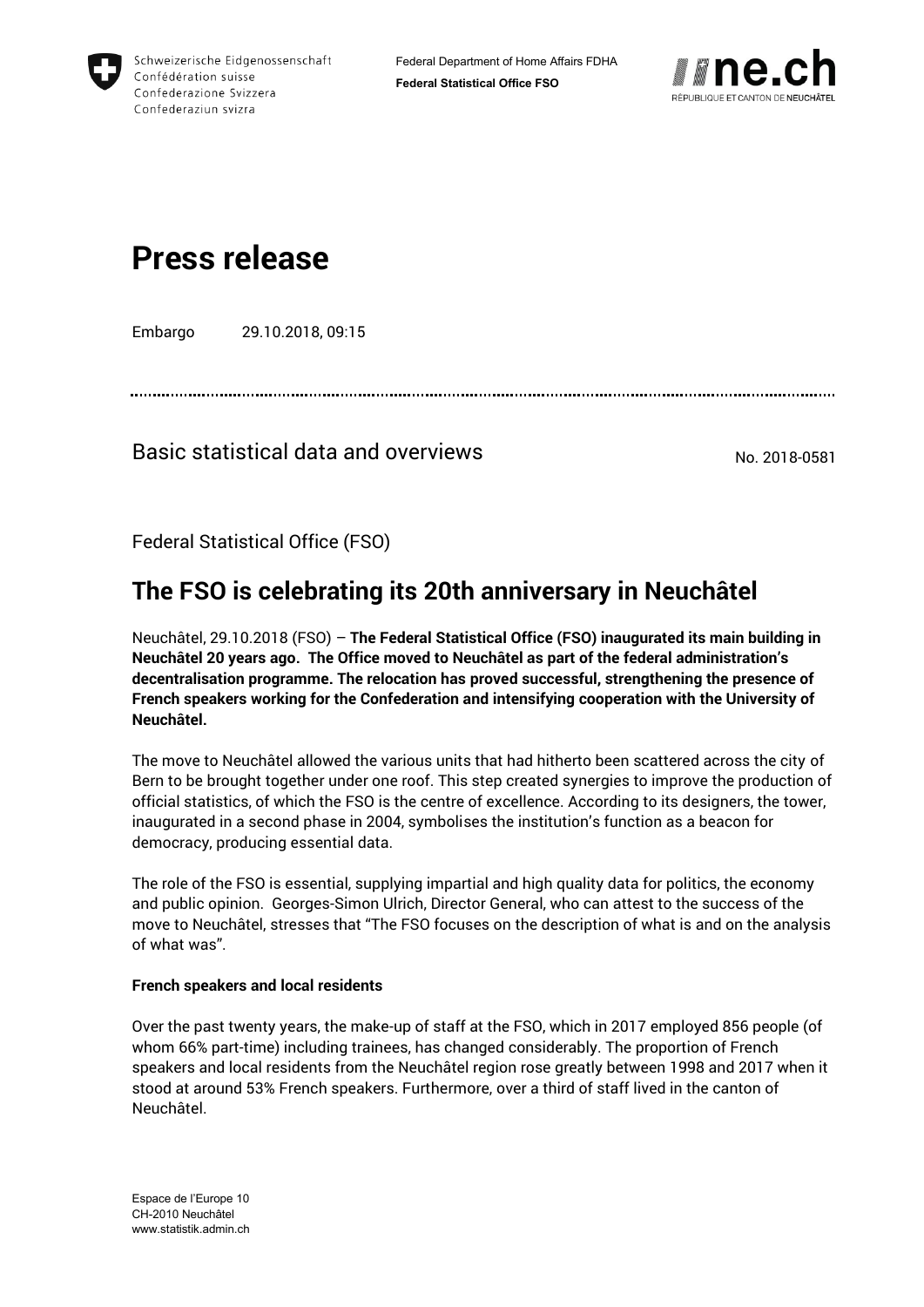#### **Press release**

The FSO has an annual budget of CHF 170 million, employing men and women in equal numbers. Around 69% of staff hold a university degree. The FSO also trains 42 people in various professions, especially in the MINT fields (mathematics, information technology, natural sciences and technology).

The FSO and the University of Neuchâtel have been working together closely since 2001 when they signed an official agreement on their cooperation. Under this agreement, the FSO has received the support of the University of Neuchâtel in many areas, including deseasonalising job statistics, estimating the accuracy of trends in value added, estimating confidence intervals for median wages and other complex statistics.

For Jean-Nat Karakash, Cantonal Councillor and head of the canton of Neuchâtel's Department of Economic and Social Affairs, high quality statistical indicators are essential to policy makers in enunciating, guiding and elucidating their decisions. The FSO is also an employment hub, offering high value-added jobs in the canton of Neuchâtel. The FSO's presence in the canton facilitates contact and cooperation with the cantonal administration and in particular with its statistical agency. The Cantonal Government is very pleased with the synergies between the FSO, the university's statistical institute and the canton's statistical agency: their complementarity has positioned Neuchâtel as the national centre for statistics.

> FEDERAL STATISTICAL OFFICE Media Office